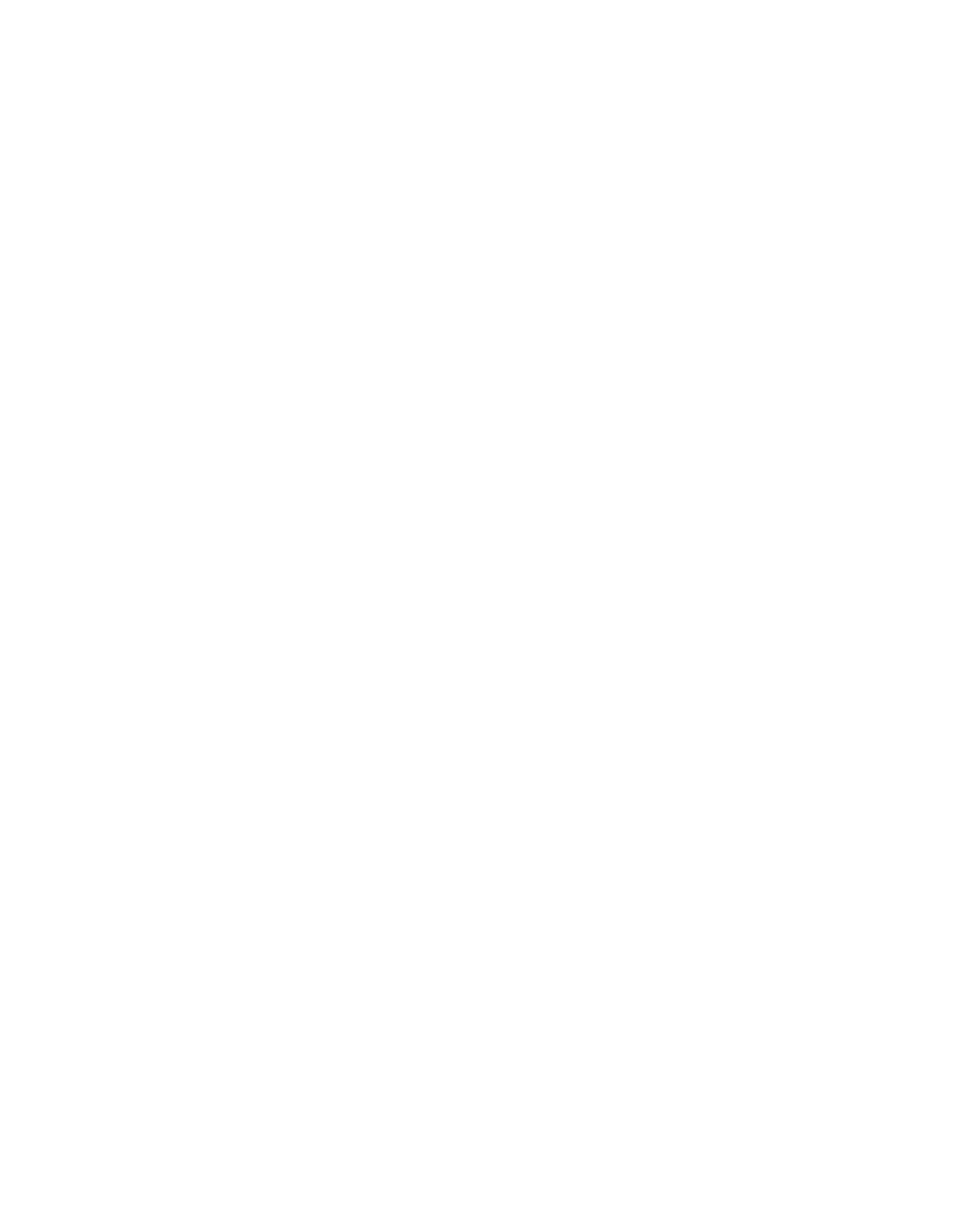## **Economic Research and Financial Markets Strategy**

| Recent trade ideas                              |     |                     |           | Track of directional fixed-income trade recommendations                     |          |                    |           |                    |         |                     |              |
|-------------------------------------------------|-----|---------------------|-----------|-----------------------------------------------------------------------------|----------|--------------------|-----------|--------------------|---------|---------------------|--------------|
| Trade idea                                      | P/L | <b>Initial date</b> | End date  | Trade idea                                                                  | Entry    | Target             | Stop-loss | Closed             | P/L     | <b>Initial date</b> | End date     |
| Pay 2-year TIIE-IRS (26x1)                      | P   | 4-Feb-22            | 4-Mar-22  | Long Udibono Dec'20                                                         | 3.05%    | 2.90%              | 3.15%     | 3.15%              | L       | 9-Aug-17            | 6-Oct-17     |
| Tactical longs in Mbono Mar'26                  | P   | 14-May-21           | 7-Jun-21  | 5y 10y TIIE-IRS steepener                                                   | 28bps    | 43bps              | 18bps     | 31bps              | $P^2$   | 15-Feb-17           | 15-Mar-17    |
| Receive 6-month TIIE-IRS (6x1)                  | P   | 17-Dec-20           | 3-Mar-21  | 5y 10y TIIE-IRS steepener                                                   | 35bps    | 50 <sub>bps</sub>  | 25bps     | 47bps              | P       | 5-Oct-16            | 19-Oct-16    |
| Long positions in Udibono Nov'23                | L   | 11-Feb-21           | 26-Feb-21 | Long Mbono Jun'21                                                           | 5.60%    | 5.35%              | 5.80%     | 5.43%              | P       | 13-Jul-16           | 16-Aug-16    |
| Long positions in Mbono May'29 & Nov'38         | P   | 7-Sep-20            | 18-Sep-20 | Long Udibono Jun'19                                                         | 1.95%    | 1.65%              | 2.10%     | 2.10%              | L       | 13-Jul-16           | 16-Aug-16    |
| Long positions in Udibono Dec'25                | P   | 23-Jul-20           | 10-Aug-20 | Receive 1-year TIIE-IRS (13x1)                                              | 3.92%    | 3.67%              | 4.10%     | 3.87% <sup>1</sup> | P       | 12-Nov-15           | 8-Feb-16     |
| Long positions in Udibono Nov'35                | Ρ   | 22-May-20           | 12-Jun-20 | Long spread 10-year TIIE-IRS vs US Libor                                    | 436bps   | 410bps             | 456bps    | 410bps             | P       | 30-Sep-15           | 23-Oct-15    |
| Long positions in Mbono May'29                  | Ρ   | 5-May-20            | 22-May-20 | Receive 9-month TIIE-IRS (9x1)                                              | 3.85%    | 3.65%              | 4.00%     | 3.65%              | Ρ       | 3-Sep-15            | 18-Sep-15    |
| Tactical longs in 1- & 2-year TIIE-28 IRS       | P   | 20-Mar-20           | 24-Apr-20 | Spread TIIE 2/10 yrs (flattening)                                           | 230bps   | 200 <sub>bps</sub> | 250bps    | 200bps             | P       | 26-Jun-15           | 29-Jul-15    |
| Long positions in Udibono Nov'28                | P   | 31-Jan-20           | 12-Feb-20 | Long Mbono Dec'24                                                           | 6.12%    | 5.89%              | 6.27%     | 5.83%              | P       | 13-Mar-15           | 19-Mar-15    |
| Long positions in Udibono Jun'22                | P   | 9-Jan-20            | 22-Jan-20 | Relative-value trade, long 10-year Mbono (Dec'24) / flattening of the curve |          |                    |           |                    | P       | 22-Dec-14           | 6-Feb-15     |
| Long positions in Mbono Nov'47                  | L   | 25-Oct-19           | 20-Nov-19 | Pay 3-month TIIE-IRS (3x1)                                                  | 3.24%    | 3.32%              | 3.20%     | 3.30%              | P       | 29-Jan-15           | 29-Jan-15    |
| Long positions in Mbonos Nov'36 & Nov'42        | Ρ   | 16-Aug-19           | 24-Sep-19 | Pay 9-month TIIE-IRS (9x1)                                                  | 3.28%    | 3.38%              | 3.20%     | 3.38%              | P       | 29-Jan-15           | 29-Jan-15    |
| Long positions in the short-end of Mbonos curve | Ρ   | 19-Jul-19           | 2-Aug-19  | Pay 5-year TIIE-IRS (65x1)                                                  | 5.25%    | 5.39%              | 5.14%     | 5.14%              | L       | 4-Nov-14            | 14-Nov-14    |
| Long positions in Mbonos Nov'42                 | L   | 5-Jul-19            | 12-Jul-19 | Long Udibono Dec'17                                                         | 0.66%    | 0.45%              | 0.82%     | 0.82%              | L       | 4-Jul-14            | 26-Sep-14    |
| Long positions in Mbonos Nov'36 & Nov'38        | P   | 10-Jun-19           | 14-Jun-19 | Relative-value trade, long Mbonos 5-to-10-year                              |          |                    |           |                    | P       | 5-May-14            | 26-Sep-14    |
| Long positions in Mbonos Jun'22 & Dec'23        | P   | 9-Jan-19            | 12-Feb-19 | Receive 2-year TIIE-IRS (26x1)                                              | 3.75%    | 3.55%              | 3.90%     | 3.90%              | L       | 11-Jul-14           | 10-Sep-14    |
| Long floating-rate Bondes D                     | P   | 31-Oct-18           | 3-Jan-19  | Receive 1-year TIIE-IRS (13x1)                                              | 4.04%    | 3.85%              | 4.20%     | 3.85%              | P       | 6-Feb-14            | 10-Apr-14    |
| Long CPI-linkded Udibono Jun'22                 | L   | 7-Aug-18            | 31-Oct-18 | Long Udibono Jun'16                                                         | 0.70%    | 0.45%              | 0.90%     | 0.90%              | L       | 6-Jan-14            | 4-Feb-14     |
| Long floating-rate Bondes D                     | P   | 30-Apr-18           | 3-Aug-18  | Long Mbono Jun'16                                                           | 4.47%    | 3.90%              | 4.67%     | 4.06%              | P       | 7-Jun-13            | 21-Nov-13    |
| Long 20- to 30-year Mbonos                      | P   | 25-Jun-18           | 9-Jul-18  | Receive 6-month TIIE-IRS (6x1)                                              | 3.83%    | 3.65%              | 4.00%     | 3.81%              | P       | 10-Oct-13           | 25-Oct-13    |
| Short Mbonos                                    | P   | 11-Jun-18           | 25-Jun-18 | Receive 1-year TIIE-IRS (13x1)                                              | 3.85%    | 3.55%              | 4.00%     | 3.85%              |         | 10-Oct-13           | 25-Oct-13    |
| Long CPI-linkded Udibono Jun'19                 | P   | 7-May-18            | 14-May-18 | Long Udibono Dec'17                                                         | 1.13%    | 0.95%              | 1.28%     | 1.35%              | L       | 9-Aug-13            | 10-Sep-13    |
| Long 7- to 10-year Mbonos                       | L   | 26-Mar-18           | 23-Apr-18 | Receive 9-month TIIE-IRS (9x1)                                              | 4.50%    | 4.32%              | 4.65%     | 4.31%              | P       | 21-Jun-13           | 12-Jul-13    |
| Long CPI-linkded Udibono Jun'19                 | P   | 20-Mar-18           | 26-Mar-18 | Spread TIIE-Libor (10-year)                                                 | 390bps   | 365bps             | 410bps    | 412bps             | L       | 7-Jun-13            | $11$ -Jun-13 |
| Long 5- to 10-year Mbonos                       | P   | 5-Mar-18            | 20-Mar-18 | Receive 1-year TIIE-IRS (13x1)                                              | 4.22%    | 4.00%              | 4.30%     | 4.30%              | L       | 19-Apr-13           | 31-May-13    |
| Long floating-rate Bondes D                     | P   | 15-Jan-18           | 12-Mar-18 | Long Udibono Jun'22                                                         | 1.40%    | 1.20%              | 1.55%     | 0.97%              | P       | 15-Mar-13           | 3-May-13     |
| Long 10-year UMS Nov'28 (USD)                   |     | 15-Jan-18           | 2-Feb-18  | Receive 1-year TIIE-IRS (13x1)                                              | 4.60%    | 4.45%              | 4.70%     | 4.45%              | P       | 1-Feb-13            | 7-Mar-13     |
| $P = Profit, L = Loss$                          |     |                     |           | Long Mbono Nov'42                                                           | 6.22%    | 5.97%              | 6.40%     | 5.89%              | P       | 1-Feb-13            | 7-Mar-13     |
|                                                 |     |                     |           | Long Udibono Dec'13                                                         | 1.21%    | 0.80%              | 1.40%     | 1.40%              | L       | 1-Feb-13            | 15-Apr-13    |
|                                                 |     |                     |           | Receive 1-year TIIE-IRS (13x1)                                              | 4.87%    | 4.70%              | 5.00%     | 4.69%              | Ρ       | 11-Jan-13           | 24-Jan-13    |
|                                                 |     |                     |           | Receive TIIE Pay Mbono (10-year)                                            | 46bps    | 35bps              | 54bps     | 54bps              | L       | 19-Oct-12           | 8-Mar-13     |
|                                                 |     |                     |           | Spread TIIE-Libor (10-year)                                                 | 410bps   | 385bps             | 430bps    | 342bps             | P       | 21-Sep-13           | 8-Mar-13     |
|                                                 |     |                     |           | Long Udibono Dec'12                                                         | $+0.97%$ | $-1.50%$           | $+1.20%$  | $-6.50%$           | $\sf P$ | 1-May-12            | 27-Nov-12    |
|                                                 |     |                     |           | Long Udibono Dec'13                                                         | $+1.06%$ | 0.90%              | $+1.35%$  | 0.90%              | P       | 1-May-12            | 14-Dec-12    |
|                                                 |     |                     |           | 1. Carry +roll-down gains of 17bps                                          |          |                    |           |                    |         |                     |              |

2. Closed below target and before the proposed horizon date due to changes in market conditions that have differed from our expectations.

**GRUPO FINANCIERE** 

| Short-term tactical trades |      |       |       |                     |           | Track of the directional FX trade recommendations*                                                               |       |        |           |        |         |                     |           |  |
|----------------------------|------|-------|-------|---------------------|-----------|------------------------------------------------------------------------------------------------------------------|-------|--------|-----------|--------|---------|---------------------|-----------|--|
| Trade Idea                 | P/L* | Entry | Exit  | <b>Initial Date</b> | End date  | Trade Idea                                                                                                       | Entry | Target | Stop-loss | Closed | $P/I^*$ | <b>Initial Date</b> | End date  |  |
| Long USD/MXN               | P    | 19.30 | 19.50 | 11-Oct-19           | 20-Nov-19 | Long USD/MXN                                                                                                     | 18.57 | 19.50  | 18.20     | 18.20  |         | 19-Jan-18           | 2-Apr-18  |  |
| Long USD/MXN               | P    | 18.89 | 19.35 | 20-Mar-19           | 27-Mar-19 | Long USD/MXN                                                                                                     | 14.98 | 15.50  | 14.60     | 15.43  | P       | 20-Mar-15           | 20-Apr-15 |  |
| Long USD/MXN               | P    | 18.99 | 19.28 | 15-Jan-19           | 11-Feb-19 | Short EUR/MXN                                                                                                    | 17.70 | n.a.   | n.a.      | 16.90  | P       | 5-Jan-15            | 15-Jan-15 |  |
| Long USD/MXN               | P    | 18.70 | 19.63 | 16-Oct-18           | 3-Jan-19  | Short USD/MXN                                                                                                    | 13.21 | n.a.   | n.a.      | 13.64  |         | 10-Sep-14           | 26-Sep-14 |  |
| Short USD/MXN              | P    | 20.00 | 18.85 | 2-Jul-18            | 24-Jul-18 | USD/MXN call spread**                                                                                            | 12.99 | 13.30  | n.a.      | 13.02  | L.      | 6-May-14            | 13-Jun-14 |  |
| Long USD/MXN               | P    | 19.55 | 19.95 | 28-May-18           | 4-Jun-18  | Directional short USD/MXN                                                                                        | 13.00 | 12.70  | 13.25     | 13.28  | L       | 31-Oct-13           | 8-Nov-13  |  |
| Long USD/MXN               | P    | 18.70 | 19.40 | 23-Apr-18           | 14-May-18 | Limit short USD/MXN                                                                                              | 13.25 | 12.90  | 13.46     | --     | --      | 11-Oct-13           | 17-Oct-13 |  |
| Long USD/MXN               | P    | 18.56 | 19.20 | 27-Nov-17           | 13-Dec-17 | Short EUR/MXN                                                                                                    | 16.05 | 15.70  | 16.40     | 15.69  | P       | 29-Apr-13           | 9-May-13  |  |
| Long USD/MXN               | L    | 19.20 | 18.91 | 6-Nov-17            | 17-Nov-17 | Long USD/MXN                                                                                                     | 12.60 | 12.90  | 12.40     | 12.40  |         | 11-Mar-13           | 13-Mar-13 |  |
| Long USD/MXN               | P    | 18.58 | 19.00 | 9-Oct-17            | 23-Oct-17 | Long USD/MXN                                                                                                     | 12.60 | 12.90  | 12.40     | 12.85  | P       | 11-Jan-13           | 27-Feb-13 |  |
| Short USD/MXN              | L    | 17.80 | 18.24 | 4-Sep-17            | 25-Sep-17 | Tactical limit short USD/MXN                                                                                     | 12.90 | 12.75  | 13.05     | --     | --      | 10-Dec-12           | 17-Dec-12 |  |
| Long USD/MXN               | P    | 14.40 | 14.85 | 15-Dec-14           | 5-Jan-15  | Short EUR/MXN                                                                                                    | 16.64 | 16.10  | 16.90     | 16.94  | L       | 03-Oct-12           | 30-Oct-12 |  |
| Long USD/MXN               | P    | 13.62 | 14.11 | 21-Nov-14           | 3-Dec-14  | * Total return does not consider carry gain/losses                                                               |       |        |           |        |         |                     |           |  |
| Short EUR/MXN              | P    | 17.20 | 17.03 | 27-Aug-14           | 4-Sep-14  | ** Low strike (long call) at 13.00, high strike (short call) at 13.30 for a premium of 0.718% of notional amount |       |        |           |        |         |                     |           |  |
| Short USD/MXN              | L    | 12.70 | 13.00 | 26-Jul-13           | 21-Aug-13 |                                                                                                                  |       |        |           |        |         |                     |           |  |

**13**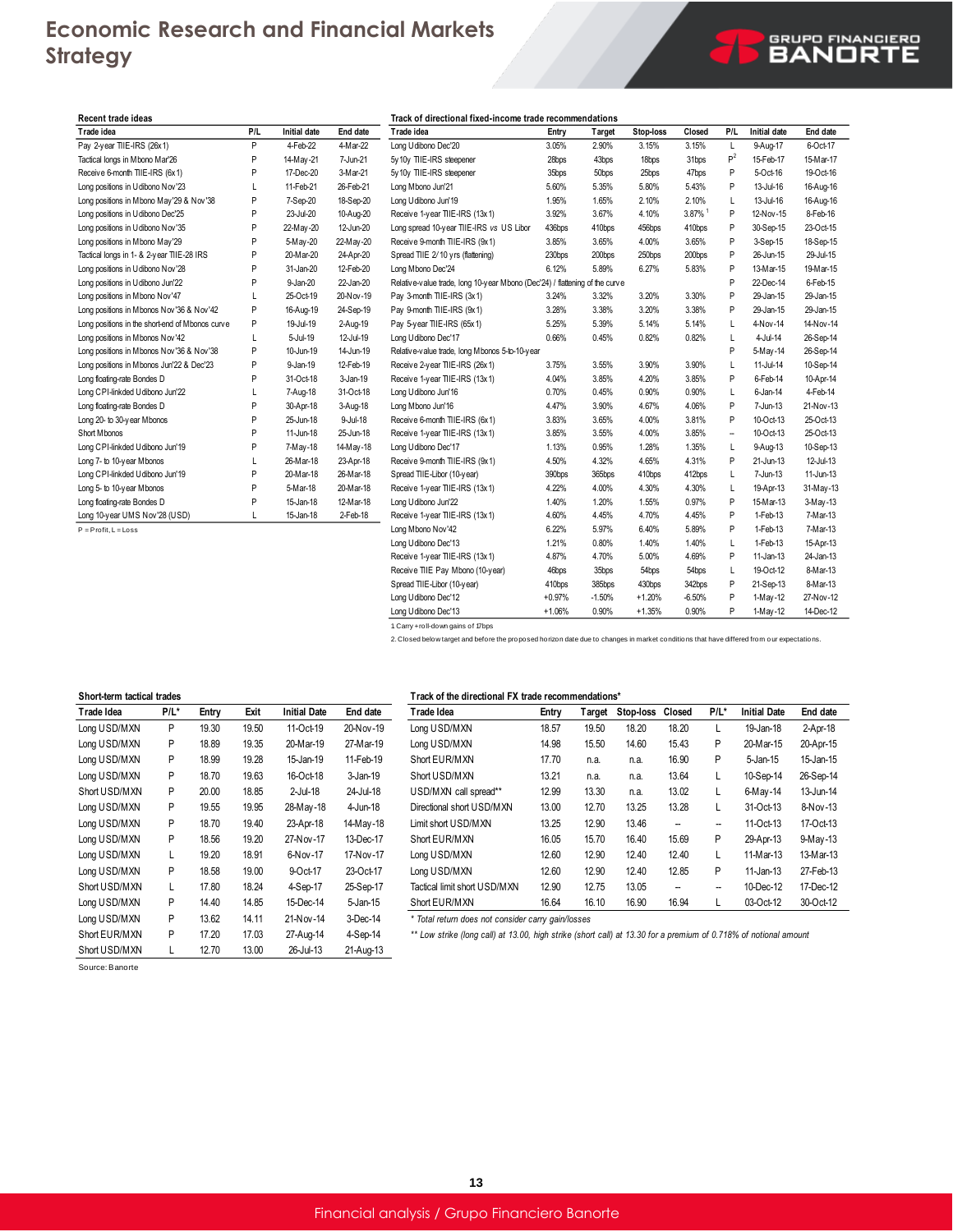#### **Analyst Certification**

**We, Alejandro Padilla Santana, Juan Carlos Alderete Macal, Alejandro Cervantes Llamas, Manuel Jiménez Zaldívar, Marissa Garza Ostos, Francisco José Flores Serrano, Katia Celina Goya Ostos, José Luis García Casales, Yazmín Selene Pérez Enríquez, José Itzamna Espitia Hernández, Carlos Hernández García, David Alejandro Arenas Sánchez. Paola Soto Leal, Víctor Hugo Cortes Castro, Hugo Armando Gómez Solís, Daniela Olea Suárez, Miguel Alejandro Calvo Domínguez, Luis Leopoldo López Salinas, Leslie Thalía Orozco Vélez, Gerardo Daniel Valle Trujillo and Isaías Rodríguez Sobrino, certify that the points of view expressed in this document are a faithful reflection of our personal opinion on the company (s) or firm (s) within this report, along with its affiliates and/or securities issued. Moreover,**  we also state that we have not received, nor receive, or will receive compensation other than that of Grupo Financiero Banorte S.A.B. of C.V for the provision of **our services.**

#### **Relevant statements.**

**In accordance with current laws and internal procedures manuals, analysts are allowed to hold long or short positions in shares or securities issued by companies that are listed on the Mexican Stock Exchange and may be the subject of this report; nonetheless, equity analysts have to adhere to certain rules that regulate their participation in the market in order to prevent, among other things, the use of private information for their benefit and to avoid conflicts of interest. Analysts shall refrain from investing and holding transactions with securities or derivative instruments directly or through an intermediary person, with Securities subject to research reports, from 30 calendar days prior to the issuance date of the report in question, and up to 10 calendar days after its distribution date.**

#### **Compensation of Analysts.**

Analysts' compensation is based on activities and services that are aimed at benefiting the investment clients of Casa de Bolsa Banorte and its subsidiaries. Such compensation is determined based on the general profitability of the Brokerage House and the Financial Group and on the individual performance of each analyst. However, investors should note that analysts do not receive direct payment or compensation for any specific transaction in investment banking or in other business areas.

#### **Last-twelve-month activities of the business areas.**

*Grupo Financiero Banorte S.A.B. de C.V., through its business areas, provides services that include, among others, those corresponding to investment banking and corporate banking, to a large number of companies in Mexico and abroad. It may have provided, is providing or, in the future, will provide a service such as those mentioned to the companies or firms that are the subject of this report. Casa de Bolsa Banorte or its affiliates receive compensation from such corporations in consideration of the aforementioned services.*

*Over the course of the last twelve months, Grupo Financiero Banorte S.A.B. C.V., has not obtained compensation for services rendered by the investment bank or by any of its other business areas of the following companies or their subsidiaries, some of which could be analyzed within this report.*

#### **Activities of the business areas during the next three months.**

Casa de Bolsa Banorte, Grupo Financiero Banorte or its subsidiaries expect to receive or intend to obtain revenue from the services provided by investment banking or any other of its business areas, by issuers or their subsidiaries, some of which could be analyzed in this report.

#### **Securities holdings and other disclosures**.

As of the end of last quarter, Grupo Financiero Banorte S.A.B. of C.V. has not held investments, directly or indirectly, in securities or derivative financial instruments, whose underlying securities are the subject of recommendations, representing 1% or more of its investment portfolio of outstanding securities or 1% of the issuance or underlying of the securities issued.

None of the members of the Board of Grupo Financiero Banorte and Casa de Bolsa Banorte, along general managers and executives of an immediately below level, have any charges in the issuers that may be analyzed in this document.

The Analysts of Grupo Financiero Banorte S.A.B. of C.V. do not maintain direct investments or through an intermediary person, in the securities or derivative instruments object of this analysis report.

#### **Guide for investment recommendations.**

|                            | Reference                                                                                                                                                                  |
|----------------------------|----------------------------------------------------------------------------------------------------------------------------------------------------------------------------|
| <b>BUY</b>                 | When the share expected performance is greater than the MEXBOL estimated performance.                                                                                      |
| <b>HOLD</b><br><b>SELL</b> | When the share expected performance is similar to the MEXBOL estimated performance.<br>When the share expected performance is lower than the MEXBOL estimated performance. |

Even though this document offers a general criterion of investment, we urge readers to seek advice from their own Consultants or Financial Advisors, in order to consider whether any of the values mentioned in this report are in line with their investment goals, risk and financial position.

#### *Determination of Target Prices*

For the calculation of estimated target prices for securities, analysts use a combination of methodologies generally accepted among financial analysts, including, but not limited to, multiples analysis, discounted cash flows, sum-of-the-parts or any other method that could be applicable in each specific case according to the current regulation. No guarantee can be given that the target prices calculated for the securities will be achieved by the analysts of Grupo Financiero Banorte S.A.B. C.V, since this depends on a large number of various endogenous and exogenous factors that affect the performance of the issuing company, the environment in which it performs, along with the influence of trends of the stock market, in which it is listed. Moreover, the investor must consider that the price of the securities or instruments can fluctuate against their interest and cause the partial and even total loss of the invested capital.

*The information contained hereby has been obtained from sources that we consider to be reliable, but we make no representation as to its accuracy or completeness. The information, estimations and recommendations included in this document are valid as of the issue date, but are subject to modifications and changes without prior notice; Grupo Financiero Banorte S.A.B. of C.V. does not commit to communicate the changes and also to keep the content of this*  document updated. Grupo Financiero Banorte S.A.B. of C.V. takes no responsibility for any loss arising from the use of this report or its content. This document *may not be photocopied, quoted, disclosed, used, or reproduced in whole or in part without prior written authorization from Grupo Financiero Banorte S.A.B. of C.V***.**